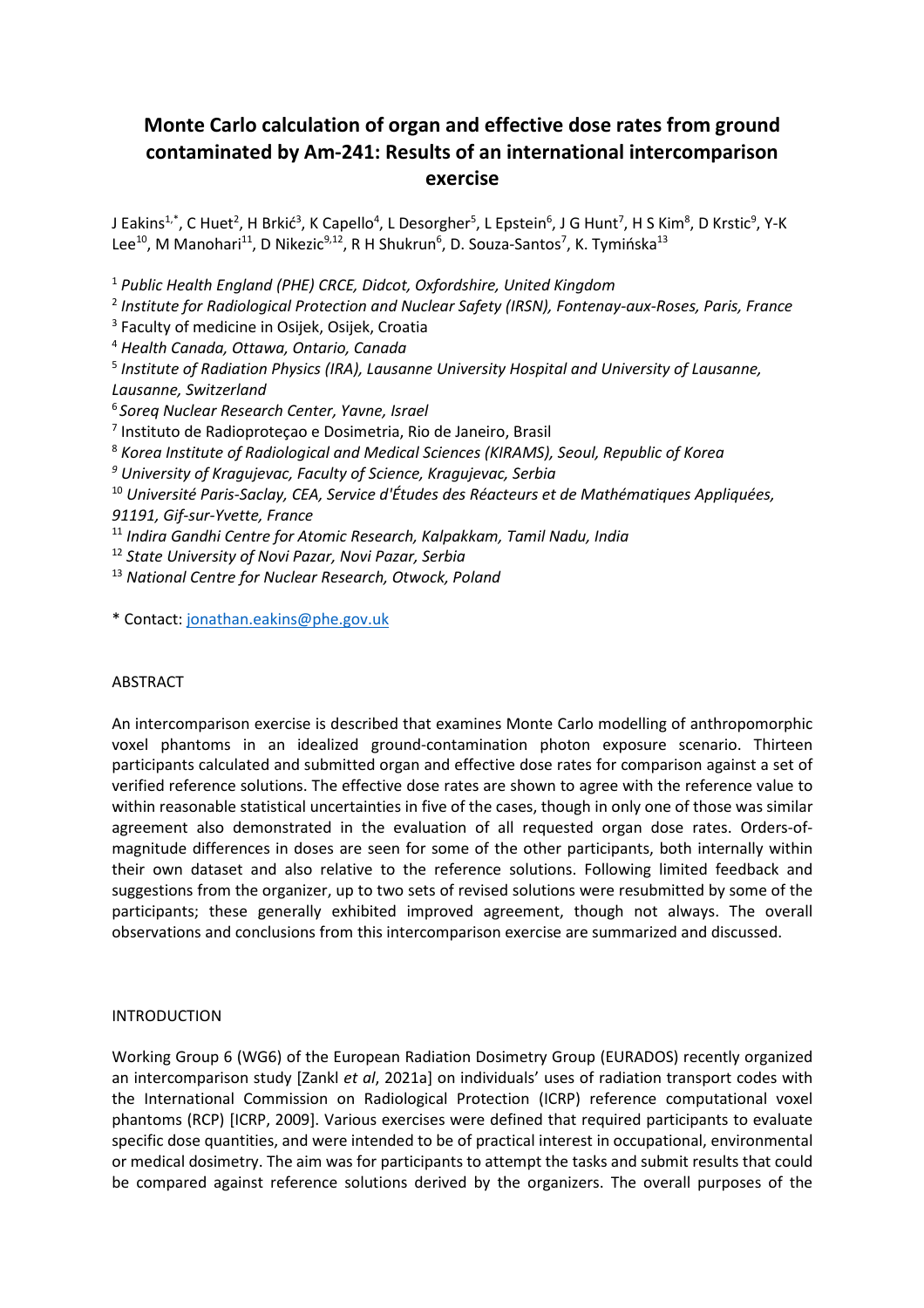endeavour were to: investigate how well the phantoms have been implemented by the participants in their models; allow participants to check their calculations against quality-assured master solutions; provide an opportunity for participants to improve their approach via feedback; and identify common pitfalls and difficulties that could serve as general lessons learnt. In addition, extrapolation of the findings was hoped to give some insight into the general status of voxel phantom usage within the wider computational dosimetry community.

The current paper focusses on just one of the exercises, which related to a scenario in which a person was standing on ground contaminated by a photon-emitting radionuclide. A summary of the configuration that was to be modelled is provided first, followed by a presentation of the results that were initially volunteered by the participants. These data are then augmented by resubmitted results, which were provided subsequently by the participants following limited feedback from the problem organizer. Finally, discussion is given on the general trends exhibited in the submissions, the common successes and mistakes made by the participants, and the overall conclusions from the intercomparison exercise.

## PROBLEM SET-UP

The overall goal of the exercise was to calculate organ absorbed dose rates for the adult male (RCP-AM) and adult female (RCP-AF) reference computational phantoms, as well as the effective dose rate, from an idealized photon exposure scenario representing ground contaminated by Am-241. The problem was specified according to the following description, which matches the information provided to the participants:

- The ground was concrete of depth 0.5 m, density 2.3 g cm<sup>-3</sup>, and composition as defined in Table 1.
- For simplicity, the Am-241 was to be approximated as a monoenergetic source of 60 keV photons.
- The contamination was assumed to be contained within a disc of radius 2 m, with the anthropomorphic phantom standing at its centre, and was deposited on the surface of the ground only. The photons were emitted isotropically  $(4\pi$  solid angle) from this planar surface.
- A uniform ground contamination was assumed, with an emission rate of  $10^6$  photons cm<sup>-2</sup> s<sup>-1</sup>.
- The entire configuration was surrounded by vacuum, and is illustrated in Figure 1.

It was recommended that participants use the reference computational phantoms as described in ICRP Publication 110 [ICRP, 2009], with the organ and tissue masses that are given therein. For red bone marrow and endosteum (bone surface) dosimetry, the method proposed in ICRP Publication 116 [ICRP, 2010] was recommended: that is, application of dose response functions or dose enhancement factors. For the calculation of effective doses, the tissue weighting and radiation weighting factors from ICRP Publication 103 [ICRP, 2007] were presumed, though the latter equals 1 for photons.

Participants were tasked with reporting the organ absorbed dose rates from the contamination to the brain, lungs, small intestine (SI), stomach and red bone marrow (RBM) of both the RCP-AM and RCP-AF, as well as the overall effective dose rate. Template spreadsheets were provided to participants, in which they could enter their solutions in a pre-defined format to facilitate the evaluation process. The template also asked participants to document the transport code that was used, whether the kerma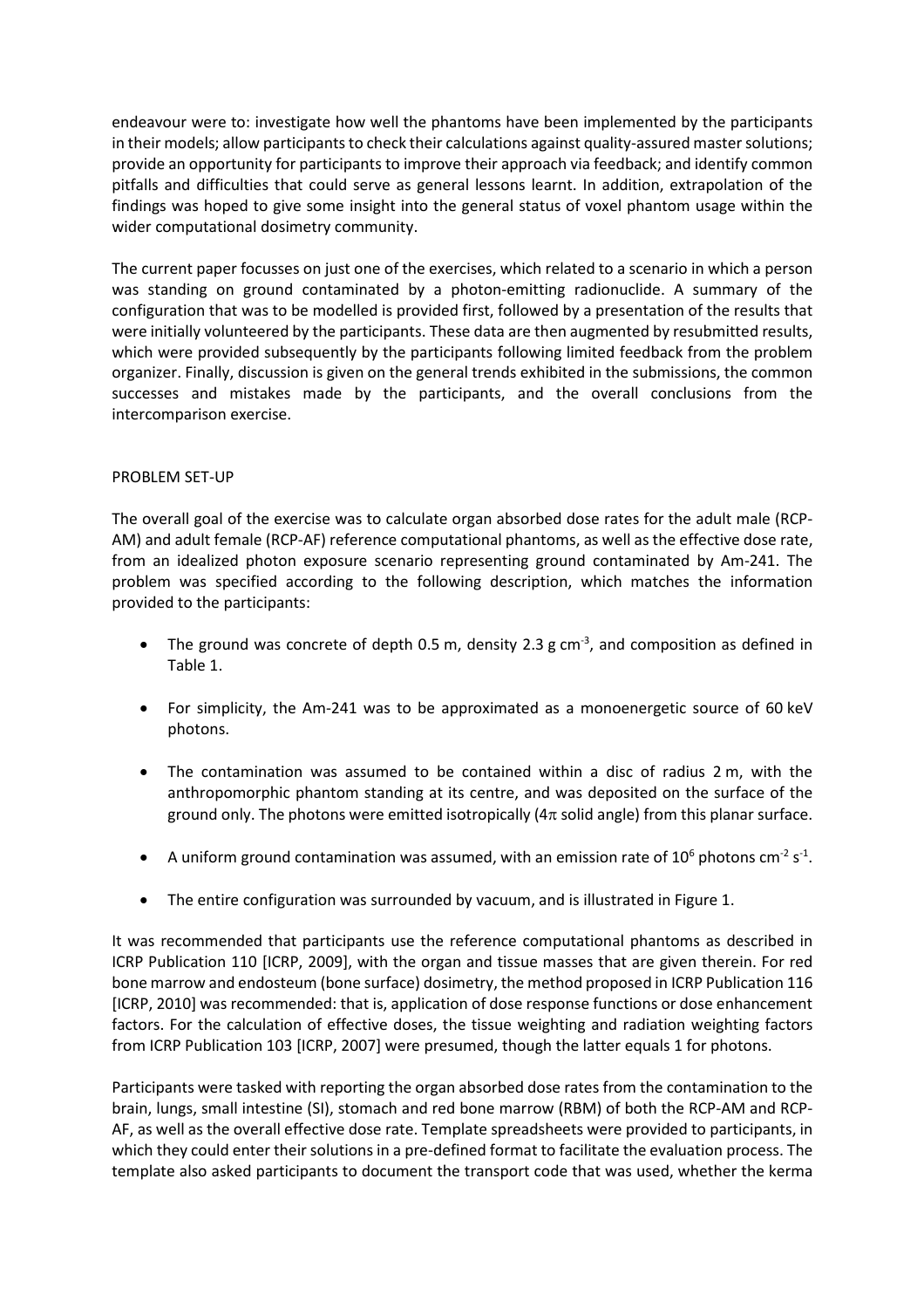approximation was adopted, and which photon and electron cross-section libraries were implemented, as well as basic personal details regarding their country of origin and institute etc. Participants were also requested to state explicitly the method of bone dosimetry that they used, and asked to explain in detail any method that deviated from that of ICRP Publication 116.

Two members of EURADOS WG6 coordinated the exercise, an 'organizer' and a 'co-organizer'. Prior to opening the intercomparison, the task was first completed by the organizer to generate a master solution. It was also then independently completed by the co-organizer, to ascertain and confirm the correctness of that master dataset. With agreement established within acceptable statistical precision (< few %), this solution was used as a reference in the subsequent analyses of the participants' submissions. In those analyses, a given participant's result was assumed to be in agreement with the reference solution if the two values were proximal to within their combined statistical uncertainties (*k*=1). Whilst clearly this is not a statistically rigorous definition, it was assumed adequate for the subsequent qualitative discussions on whether or not the participants had been broadly successful in their attempts of the exercise.

## INITIAL RESULTS

In total, thirteen participants submitted solutions for this ground contamination problem. These are identified by randomly allocated numbers and letters in the following, with all results presented anonymously. The intercomparison was truly international: participants originated from ten different countries, one from Canada, Croatia, France, Israel, Poland, Serbia, South Korea, Switzerland and Vietnam, and two each from Brazil and India. The computer codes, particle transport options, crosssection data and RBM dosimetry methods that were reported by the thirteen participants (labelled 1 to 13) are summarized in Table 2, along with the analogous details used in the generation of the reference solutions by the organizer.

Participant 13 provided no details on how the calculations were performed or what code or data they had used. Although deterministic codes could conceivably have been employed, all of the remaining twelve participants used Monte Carlo software. It is clear from Table 2 that the MCNP family of codes was the most widely adopted, with six participants using one of those versions. Participant 6 submitted two solutions for the male phantom, one of which used the kerma approximation whilst the other employed full coupled electron-photon transport; just the kerma approximation was used by that participant for the female phantom. However, their results from the two methods were statistically irresolvable, so for convenience only the former are shown and discussed in the following. Four of the other participants (3, 4, 5 and 7) made the kerma approximation, as did the organizer for the generation of the reference solutions. Generally, the participants used the latest cross-section libraries that were available to them. Half of the participants stated that they employed the ICRP 116 method for estimating RBM doses; based on what they reported, it is possible that Participants 4, 5, 8, 10 and 11 also used this scheme, but insufficient details were provided to verify this. The 'homemade' method employed by Participant 12 for RBM dosimetry was not described further.

The organ and effective dose rate data that were generated by the organizer are presented in Table 3. Also shown are the concurrent standard uncertainties that relate just to the statistical fluctuations within the Monte Carlo code. The standard uncertainty of around 0.1 % for the effective dose rate was calculated in quadrature from the uncertainties on the twenty-nine weighted organ doses used in its definition [ICRP, 2007]. The organ dose rate results that were submitted by the thirteen participants are shown in Figure 2 for the male phantom and in Figure 3 for the female phantom, along also with the reference results. Note that the previous numeric participant identifiers are now replaced by new randomly allocated letters (A to M) in Figures 2 and 3, to preserve anonymity and remove any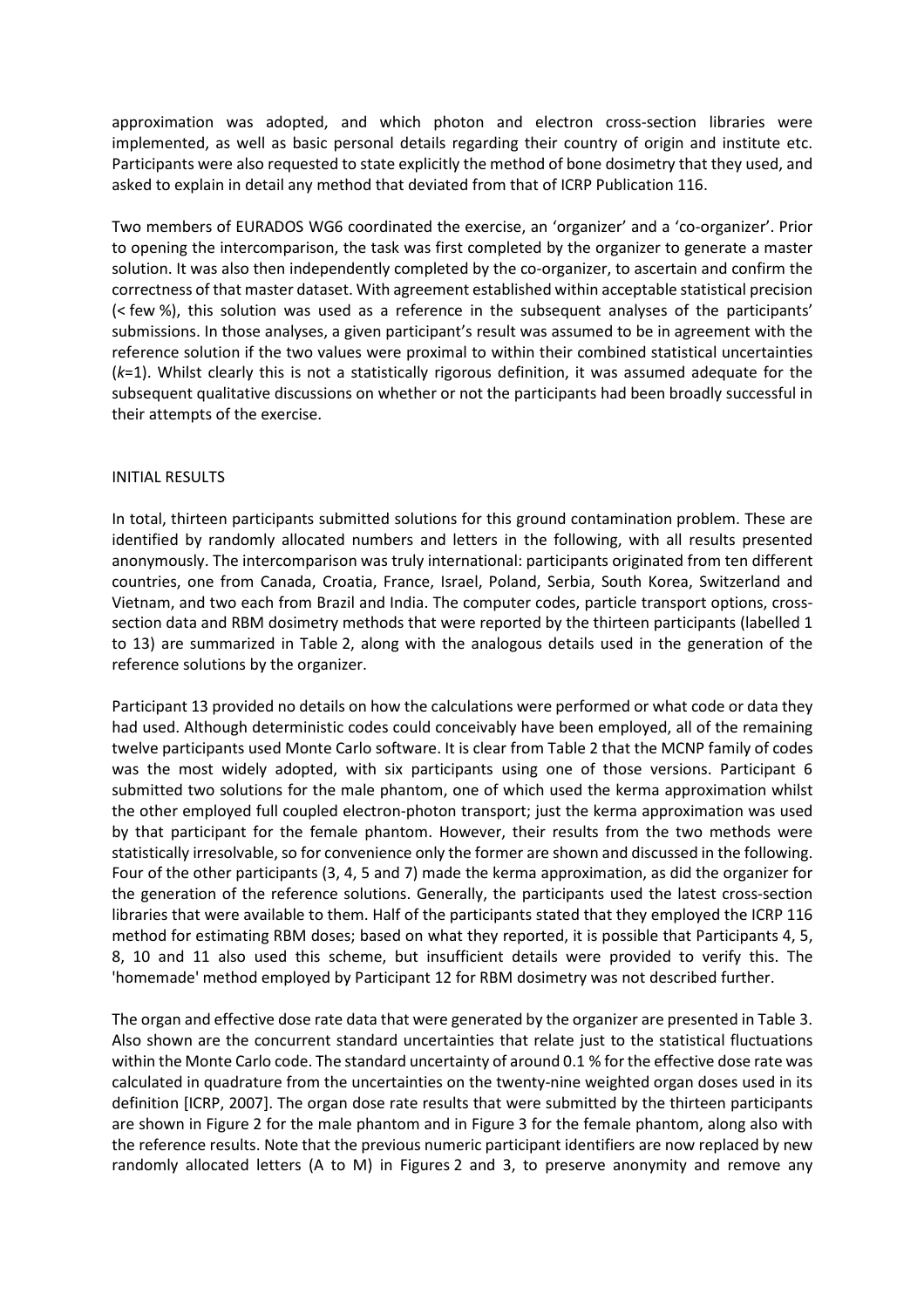apparent connections between, for example, performance and code usage; to that end, no correlations exist between the letters and numbers, so Participant A  $\neq$  Participant 1 etc. In both figures, the top left plot shows all of the data that were submitted, the top right plot shows that same data on a partially restricted *x*-axis that serves to remove the most extreme outliers, and the bottom plot shows the data on a more severely restricted *x*-axis that allows greater resolution of the majority of the results; the exact ranges used in the latter two cases were chosen somewhat arbitrarily.

Participant L submitted a result for the male RBM dose rate that was about 8 orders of magnitude too high. Their value for the female RBM was consistent with their other organ dose rates, however, as was their estimate of effective dose rate. This suggested an oversight by that participant, for example by neglecting to apply the correct normalization or including a typographical mistake in their submission, rather than a genuinely severe fault in their modelling. Indeed, subsequent correspondence with the participant confirmed this hypothesis, with the individual reporting that they had in fact calculated a dose rate of  $5.845 \times 10^{-8}$  Gy/s for the male RBM rather than the quoted value of 5.845 Gy/s. Such a corrected result would still be around 60 % higher than the reference solution, however, and is comparable to the over-estimate (about 50 %) also seen in the female RBM dose rate from that participant. For Participant G, both the male and female RBM dose rate results were around an order of magnitude too high, but in fact all results from that participant were much higher than the reference solutions. This might suggest a genuine error in their model, or misunderstanding of the correct evaluation of organ doses and RBM dosimetry.

Even when the most obvious outliers are excluded, there is still a very wide range of results from the participants. In general, a broadly similar spread is exhibited in the male and female datasets, indicating as expected that neither phantom is any more 'troublesome' to use than the other. Of all the organs, the RBM caused the most discrepancy, both in terms of general magnitude and frequency: only Participants F and J provided male and female results that agreed with the reference solutions within uncertainties, though Participant M also came close (agreement within 5 %). To put that in context, four out of the thirteen participants (C, I, J, M) provided results that agreed within uncertainties for each of the brain, lungs, small intestine and stomach of both the male and female phantoms; moreover, in some of the remaining eight cases (B, D, F), agreement was observed for one of the phantoms but not the other, whereas such partial success was not exhibited in any of the RBM results. Given the more complex dosimetry of the RBM compared to the other organs [ICRP, 2010], these observations are perhaps unsurprising.

The effective dose rate results, *E*(P), that were submitted by the participants are shown in Figure 4 as ratios, [*E*(P)/*E*(O)], to the reference effective dose rate, *E*(O). Participant H did not calculate effective dose *per se*: rather than the correct sex-averaged quantity, they instead provided solutions for the male and female phantoms individually. These are shown separately on Figure 4, noting that the male result of 4.66 and the female result of 4.77 would have given a ratio of 4.72 had averaging been applied. It was observed also that Participant G calculated effective dose by averaging just the data for the five organs requested in this exercise, rather than weighting and summing all twenty-nine organs specified in its definition [ICRP, 2007], so is also not an accurate estimate of the correct dose quantity; this participant also exhibited the largest divergence from the reference value.

Five participants (D, F, I, J and M) submitted solutions for effective dose rate that agreed with the reference value to within reasonable statistical variations, with a further three (B, C and L) agreeing to within about 10%. This is perhaps surprising, because only Participant J agreed with the reference results for all ten of the reported organ dose rates (Figure 2 and 3). The explanation of why greater success was generally apparent for effective dose compared to organ doses is possibly that the weighting / averaging process served to mitigate individual organ results that were too high or too low. This may be the case especially for the RBM, which was often poorly evaluated: when tissue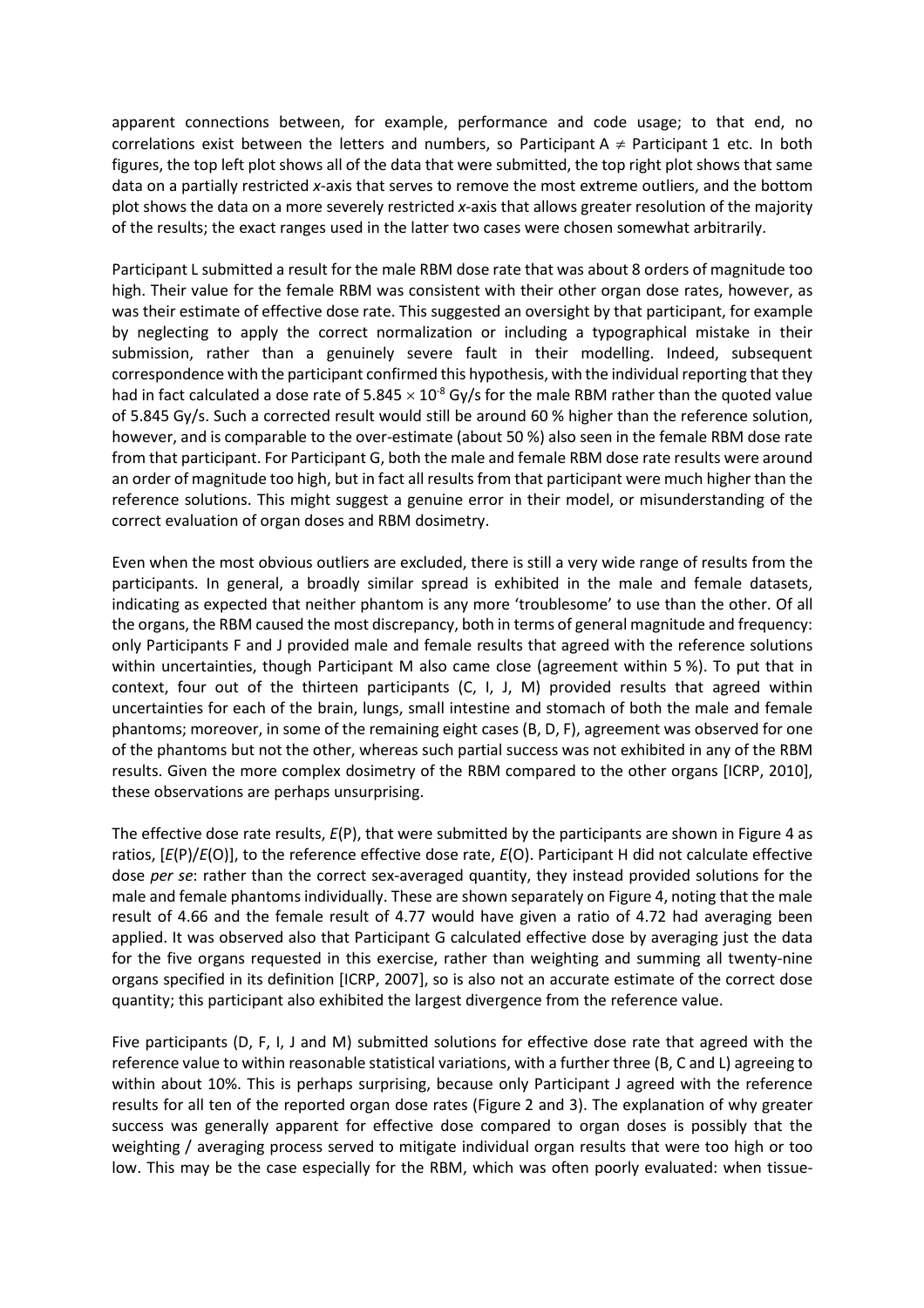weighted by 0.12 and aggregated with the other organs, the impacts of this outlier would have lessened. The implication from this is that only Participant J determined effective dose correctly, whilst the statistical uncertainties on the results of Participants D, F, J and M hid the underlying systematic errors. Of the five solutions (A, E, G, H and K) where large discrepancies are evident in [*E*(P)/*E*(O)] (Figure 4), it is interesting to note that it was always because the participant solution was substantially larger than the reference value, rather than the other way around. It is not clear whether this apparent pattern is simply a coincidence, or if not, what its causes and significance might be.

Statistical uncertainties were reported by the participants for all their results, and arose from the inherently stochastic Monte Carlo method of solution. However, these have not been included in Figures 2-4 for clarity. Instead, the relative standard uncertainties on the organ dose rates are shown in Figure 5, expressed as a percentage. Of note are the differences in these uncertainty data from one participant to another, from one phantom to the other for a given participant (e.g. L), and between the various organs of a given phantom for a given participant (e.g. C, D, G). Some of the participants (e.g. C, D, G and L) reported uncertainties that were consistently higher than those of the other participants. Running greater numbers of particle histories could presumably have helped in these circumstances, though this may not have been a practical solution for everyone given the concurrent increases in CPU times required to perform them: typically, decreasing uncertainties obey a Poisson relationship, so scale with the square of the simulation time. Prior to performing the re-anonymization process, the organizers observed that, perhaps surprisingly, no obvious correlation existed between lower statistical uncertainties (Figure 5) and use of the kerma approximation by the participants (Table 2). Photon-only transport is expected to be computationally more efficient than full coupled electron-photon transport (see e.g. [Werner *et al*., 2018]), so presumably those participants who employed the latter required longer CPU times to arrive at the same degree of precision. It is noted also that some of the uncertainty datasets contained obvious outliers, an example being the stomach of the male phantom for Participant L. There is no obvious reason why such a large organ would result in such a comparatively high uncertainty, especially considering that the dose to which it corresponded agreed with the reference value to <1 %, and also that an uncertainty of <1 % was reported by that participant for the dose to the stomach of their female phantom.

The relative standard uncertainties quoted for the effective dose rates were typically small. The organizer reported a value of 0.1 % (Table 3), and all participants reported values less than 1 % apart from Participants C (5 %), D (3 %), G (19 %) and L (2 %). All ten organ doses were reported by Participant D as having uncertainties of either 3 or 5 %, without further precision, and the uncertainty quoted for the effective dose was perhaps surprising given that the quantity is an aggregate. However, the weighted doses and uncertainties for the many other organs used to determine effective dose [ICRP, 2007] were not provided by (or requested from) the participants, so such an analysis is hard to conclude. As mentioned previously, the method applied by Participant G to calculate effective dose was incorrect, so interpretation of the uncertainty estimate reported alongside it is similarly limited.

## REVISION OF RESULTS

Following initial analyses and presentation of the results, the organizer contacted the thirteen participants separately to provide bespoke feedback. For one participant (J), this feedback was simply an acknowledgment of their successful agreement with the reference solution; for the remaining twelve, limited information was provided that highlighted the main areas of disagreement. This information was kept deliberately vague: the intention was to notify the participants of which results diverged from the reference values and by approximately how much, with the aim that they could then use that insight to inform self-analyses of their modelling. The participants were also invited to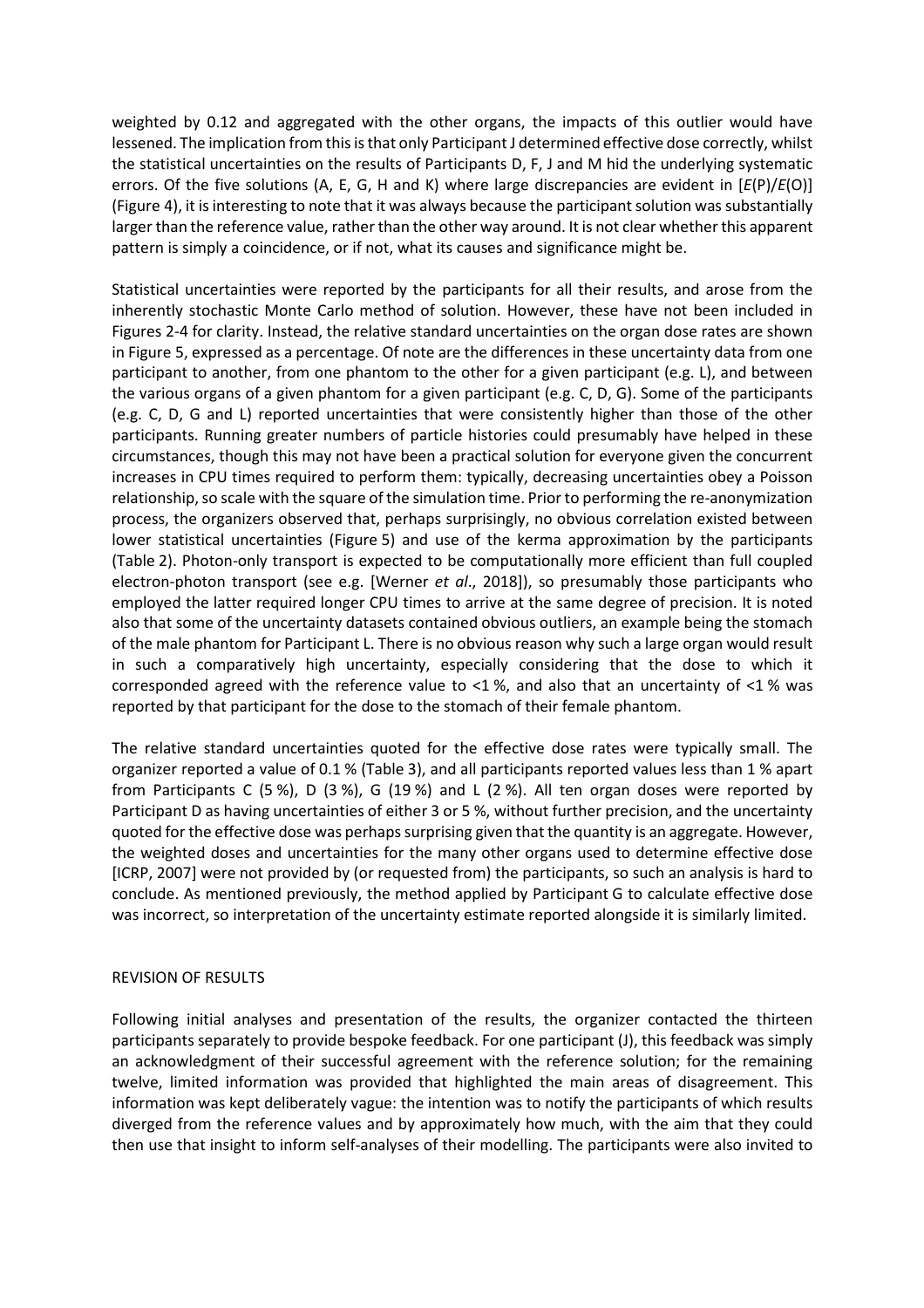resubmit a revised set of results that, hopefully, would better-agree with the reference solutions. To illustrate this approach, example feedback was of the form:

- *You agreed well with the reference solutions apart from the RBM, both results for which were too high by a factor of a few;*
- *Most of your results were higher than the reference solutions by a factor of around 2-3, whilst your small intestine doses for both male and female were lower by a similar magnitude;*
- *For the female lungs you were about 8% lower than the reference value, which seems anomalous given the good agreement elsewhere and low uncertainties quoted;*
- *All your results were higher than the reference solutions by about an order of magnitude. You also provided two results for effective dose.*

Of the twelve participants who were invited to resubmit solutions, ten elected to do so. These revised results are shown in Figure 6, with the effective dose data again given relative to the reference value (i.e. [*E*(P)/*E*(O)]). Restricted ranges have been applied to Figure 6 for clarity. Specifically, full data for Participant A are excluded because they provided dose rates for all organs that were around 3 orders of magnitude too high, leading to an effective dose rate ratio of about 1400. This was surprising, as the feedback to that individual on the original submission was that most of their results only diverged from the reference values by a few tens of percent. Also difficult to resolve in Figure 6 are the RBM dose rates reported by Participants G and K, which were respectively three and eight orders of magnitude lower than both the reference solutions and the other organ dose rates in their datasets; possibly this indicates problems during renormalization, or similar error. As previously, Participant H did not provide a sex-averaged estimate of effective dose, instead submitting separate data for the male and female phantoms.

Where differences persisted in the participants' revised solutions, the individuals were contacted a second time to provide further feedback. Although still not prescriptive, this additional information was intended to be more specific than previously, in order to better help them identify and resolve their problems. Following their investigations, the participants were also invited to resubmit a third set of results, which was to be considered final. Examples of this subsidiary feedback include:

- *Your results are now 2 orders of magnitude too high. Perhaps there is a problem in your normalization, or in your conversion of \*f8 energy deposition to dose rate?*
- *Your RBM results are now closer to the reference values, but still too high. The method I used for dose enhancement follows the recommendations of ICRP 116 with the data contained in that document (Appendix D). What is your method?*
- *Your results are still twice the reference values. Could this be a normalization issue or a problem with the source, for example?*
- *Effective dose is not calculated by taking the weighted average of just these organs: many other organs of the body need also to be included. You may find reference to the definition in ICRP 103 of use here.*

Of the eight participants who were invited to resubmit solutions a second time, seven elected to do so. Their revised results are shown in Figure 7, with the effective dose data again given as ratios to the reference value. Restricted ranges have been applied to Figure 7 for clarity. Specifically, full data for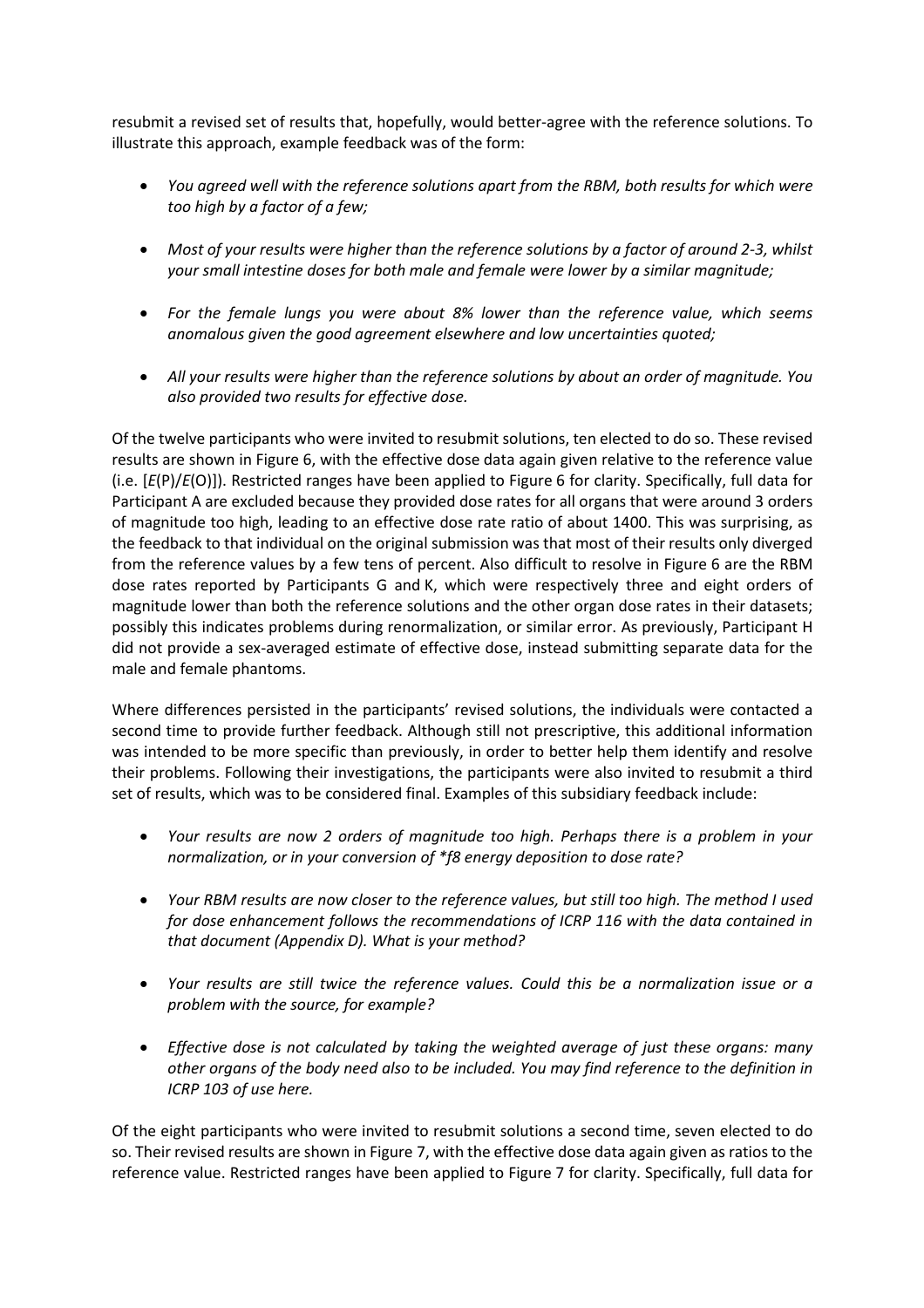Participant A are again excluded because they provided dose rates for all organs that were around an order of magnitude too high, leading to an effective dose rate ratio of about 11. In general, better agreement is exhibited in Figure 7 compared to Figure 6, though some discrepancies with the reference data persist, especially for the RBM dosimetry.

Some of the participants included comments or explanations of what changes they had made when they resubmitted a solution. This self-identification of errors is encouraging, as well as insightful into common causes of difficulties. These explanations may be summarized as follows:

- Three participants reported an error in their source definition, and/or in the correct normalization of their results to it. One participant initially used the full Am-241 decay as the energy distribution of their photon source; although not incorrect *per se*, this was wrong from the perspective of the intercomparison, for which the approximation of a 60 keV monoenergetic source was specified.
- Two participants reported mistakes in their methods used to calculate RBM doses. One of those subsequently reported that they were not using the fluence-to-dose response functions given in ICRP 116.
- One participant reported a geometry error, specifically the omission of the concrete floor.
- One participant reported using the wrong tally, specifically a pulse-height tally (MCNP *f8*) rather than an energy deposition tally (MCNP *\*f8*).
- One participant reported using incorrect photoelectric mass attenuation coefficients for one organ, presumably leading to erroneous estimates of energy deposition.
- One participant reported that they had made a mistake in copying and pasting their results.
- One participant simply reported that they had 'found some bugs and removed them', with their nature not specified further.

From the above comments, it is clear that the most common self-identified cause of error was incorrect definition of the source. Mistakes in RBM dosimetry were also identified, as expected, though these were not reported frequently enough to reflect the general lack of agreement exhibited by most participants for that organ. It is also noteworthy that with the exception of the RBM cases, which might conceivably have resulted from misunderstanding of the recommended dosimetry techniques, all of the reported mistakes were perhaps avoidable. Of course, this is a somewhat biased observation, because inevitably it is easier to self-identify 'typographical' or simple geometry errors than conceptual ones, but does emphasize the need for thorough checking and quality assurance of all input files and results.

Note that some participants sent amended results intended to update / replace data they had recently provided; these revised datasets were typically sent soon after that submission, and were accompanied by an explanation stating that the individual had noticed mistakes in their earlier set. In these cases, only the updated data have been included in the intercomparison exercise (Figures 2-7). This discretion has been permitted on the grounds that the participant had identified their mistake themselves during their own routine quality assurance (QA), without any prompting or additional feedback from the organizer, and that in many real-World dose assessment scenarios, individuals are typically able to review and revise their own results for errors even at a comparatively late stage.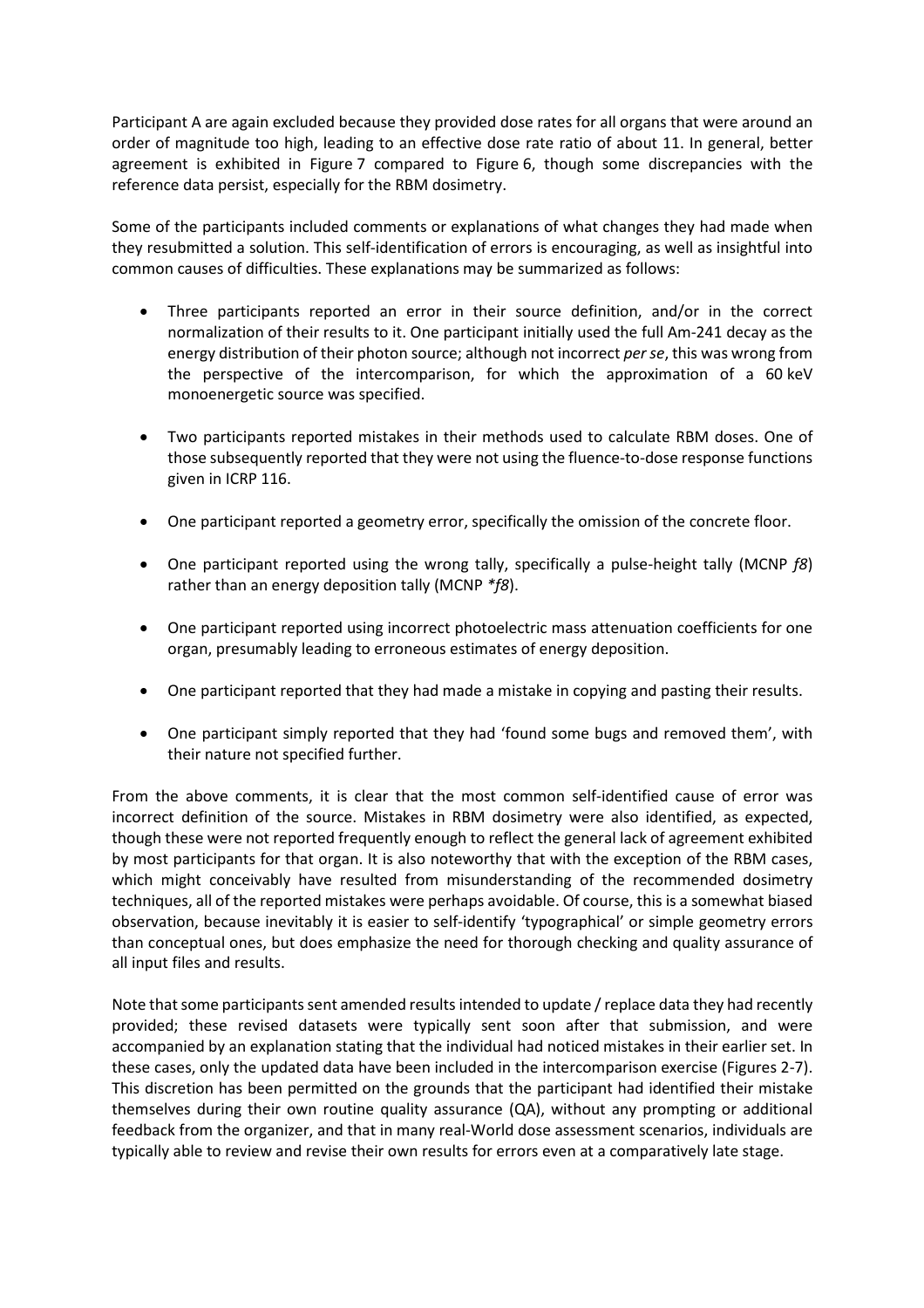#### SUMMARY AND DISCUSSION

In the current intercomparison exercise, a given result was taken to agree with the reference solution if the two values were proximal to within their combined statistical uncertainties (*k*=1); this provided a simple, qualitative indication of whether participants had been broadly successful in their attempts. Of course, it is acknowledged that a more statistically rigorous analysis may have been devised, and it remains an open question to be addressed within WG6 as to how this might best be achieved in general within intercomparison exercises (cf. [Zankl *et al*, 2021a]). Nevertheless, even with the heuristic approach adopted here, a number of observations and comments may be summarized from the analyses of the solutions provided by the thirteen participants (Figures 2-7):

- Only one participant provided an initial set of results that agreed with the reference solutions exactly (within statistics). Five participants provided solutions that were within a few tens of percent of the reference solutions; and three participants provided results that were within a few tens of percent of the reference solutions in most cases, but with a few organ doses deviating by much more.
- The remaining four participants provided initial solutions that were at least an order of magnitude different from the reference results. In one of those cases, the doses were all too high by a broadly consistent amount; in another one of the cases, the doses were also too high but by amounts that varied within the dataset; and in the last two cases, mixtures of large positive and negative differences were found within each dataset. In the latter cases, the results could have been rejected directly as being physically implausible.
- Overall, the RBM was the organ for which the participants' results differed most frequently from the reference solution: only two participants provided initial results that agreed within uncertainties for both phantoms, though one further participant agreed to within 5 %.
- Five participants submitted initial solutions for effective dose rate that were in acceptable statistical agreement with the reference value, although only one of those had used consistent values for RBM doses in its derivation. One participant calculated effective dose by averaging just the five organ doses that were requested specifically for this exercise, though tissueweighting and sex-averaging were correctly applied. Another participant provided tissue-weighted equivalent doses separately for the male and female phantoms, with no further sex-averaging, so their results were only 'effective dose-like' rather than the correct dose quantity.
- All participants were contacted to provide feedback and 'hints': in the first instance this was kept deliberately vague, with more specific instruction then given a second time, if necessary. In some cases, participants found and explained the cause of their error(s), and their resubmission exhibited greater agreement with the reference solutions. However, some of the resubmissions were worse. Not all participants provided a resubmission, and not all discrepancies were able to be explained or accounted for within the lifetime of the intercomparison exercise
- When the three iterations of solutions are considered together, a total of three out of the thirteen participants arrived at final results for all organ dose rates that were statistically irresolvable from the reference value, and nine out of thirteen for the effective dose rate. Greater apparent success for the latter is likely due to the 'smearing-out' of individual outlier organ doses.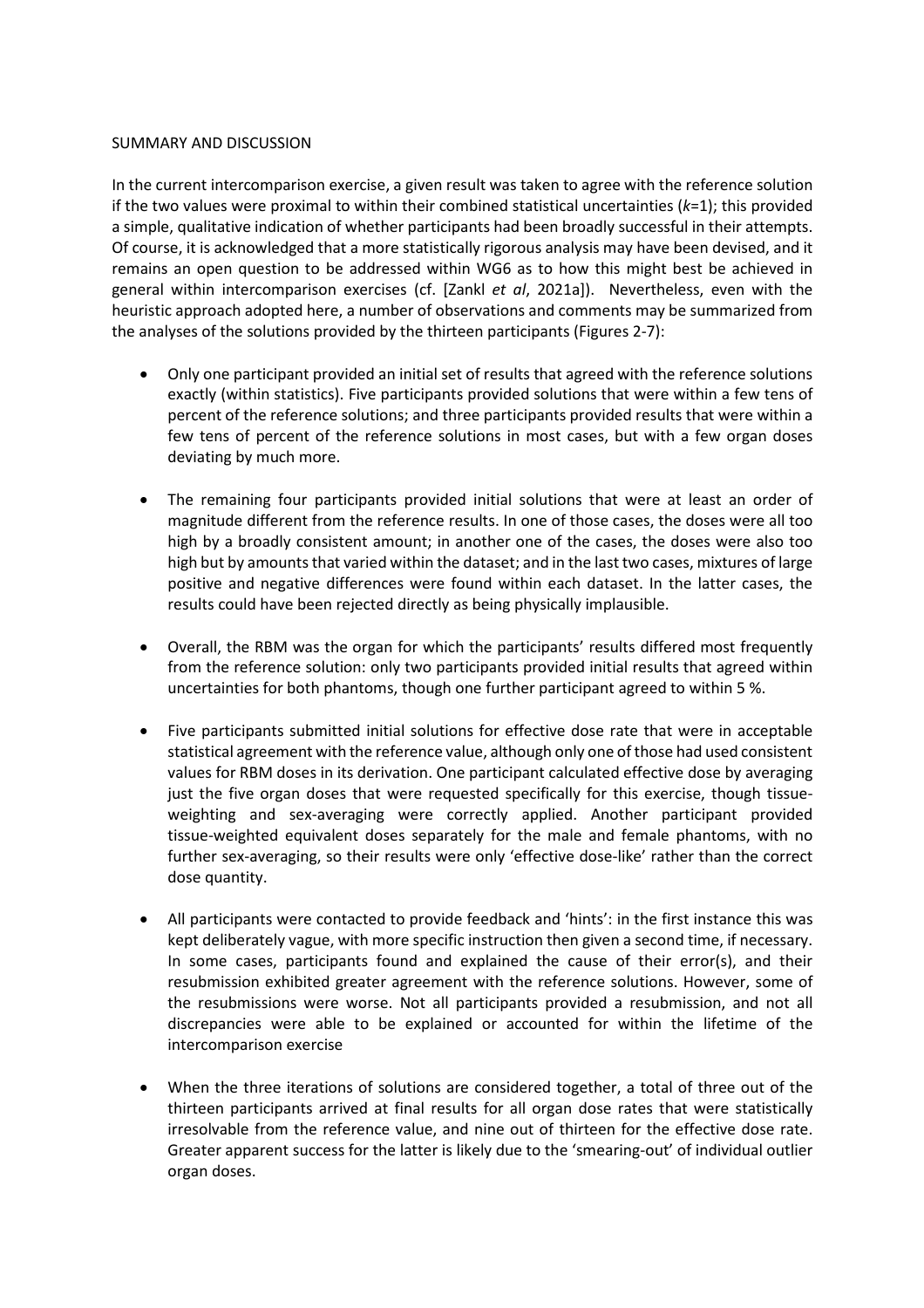Participants were not required in the intercomparison exercise to submit explicit results for doses to the endosteal tissue within the bone surfaces. However, it may be reasonable to speculate that their success rates would have been analogous to those for RBM, because ICRP recommend similar calculation methods for both organs [ICRP, 2010]. Endosteal tissue is one of the organs that contributes to effective dose [ICRP, 2007], so in some cases this component might have contained inaccuracies that were similar to those for RBM, although their overall impact would have been less: the tissue weighting factor for endosteum is only 0.01, compared to 0.12 for RBM. This reinforces the suggestion that the greater success of the effective dose results compared to the organ doses may be somewhat illusory, and if more statistical precision were obtained, the divergence of the estimate from the 'true' organ-weighted value would become manifest. Nevertheless, it is an interesting observation: just because a modeller has arrived at a plausible-looking value for *E*, it does not imply that the concurrent organ doses associated with it are correctly evaluated. This would be an important point to consider in a real exposure situation if other doses were of interest but only effective dose had been used for benchmarking, for example by comparison against any measured data for *H*<sub>p</sub>(10) that might be available.

A number of participants submitted some results that were obviously wrong, such as a dose for one of the organs that differed greatly (order(s) of magnitude) from the rest of their dataset, which immediately may be flagged as unrealistic from a consideration of the underlying physics. Such occurrences perhaps indicate an oversight or lack of quality assurance on those occasions, and in some cases it may be fair to remark that this type of internal inconsistency should perhaps have been pickedup and investigated by the participant prior to submission. Either way, it is noted that those individuals often reported uncertainties on their data that were typically small, as in fact did most participants in general (Figure 5). The observation here must therefore be that low statistical uncertainties from Monte Carlo simulations can bely large systematic uncertainties, and are by no means an indicator of overall accuracy. Indeed, the anecdotal experience of the present author is that this point is not recognized nearly enough in the wider field of computational dosimetry: it is often obvious that very high levels of statistical precision have been strived for within a Monte Carlo simulation, with only those uncertainties then reported and discussed, and without full consideration of the much larger 'hidden' uncertainties intrinsic to the modelling.

Even in those cases where self-consistency is evident within a given dataset, there are still simple tests that may be applied to check its potential veracity. For example, one could easily add a small air-filled volume just in front of the phantom at around chest-level, and use it to tally the photon fluence at that height; on doing this for the male, the organizer obtained an approximate value of  $2.2 \times 10^{-6}$  cm<sup>-2</sup> per-source-photon at that location. One could then use this value to normalize, say, the absorbed dose to the lungs that was calculated (about  $3.0\times10^{-19}$  Gy per-source-photon, for the organizer), to give an approximate dose per fluence for that organ (1.4 $\times$ 10<sup>-13</sup> Gy cm<sup>2</sup>). Finally, one could compare this against the data given in ICRP Report 116 [ICRP, 2010] for the male lungs from, for instance, isotropic (ISO) or rotational (ROT) exposures to 60 keV photons. Of course, an ISO or ROT source in vacuum is different from that of ground contamination on a concrete floor (inferior-hemisphere semi-isotropic (IS-ISO) would be better), with shielding and backscatter from the phantom also perturbing the fluence estimate (optimally, the free-in-air fluence should be calculated with the phantom 'voided'), but the geometry divergences are likely not so radical that the ICRP data could not be expected to provide at least a ballpark estimate. In this case, the values published in ICRP 116 are 1.8×10<sup>-13</sup> Gy cm<sup>2</sup> and  $2.2\times10^{-13}$  Gy cm<sup>2</sup> for ISO and ROT respectively, which are not very different from the value derived in the above simple test. Moreover, this quick analysis for just the male lungs could further be interpreted as providing some qualitative indication of the typical sizes of all the doses expected from the exercise, given: *a*) the penetrating nature of the photons, and hence the approximate dose uniformity that might be anticipated for the various organs within the body; and also *b*) the relatively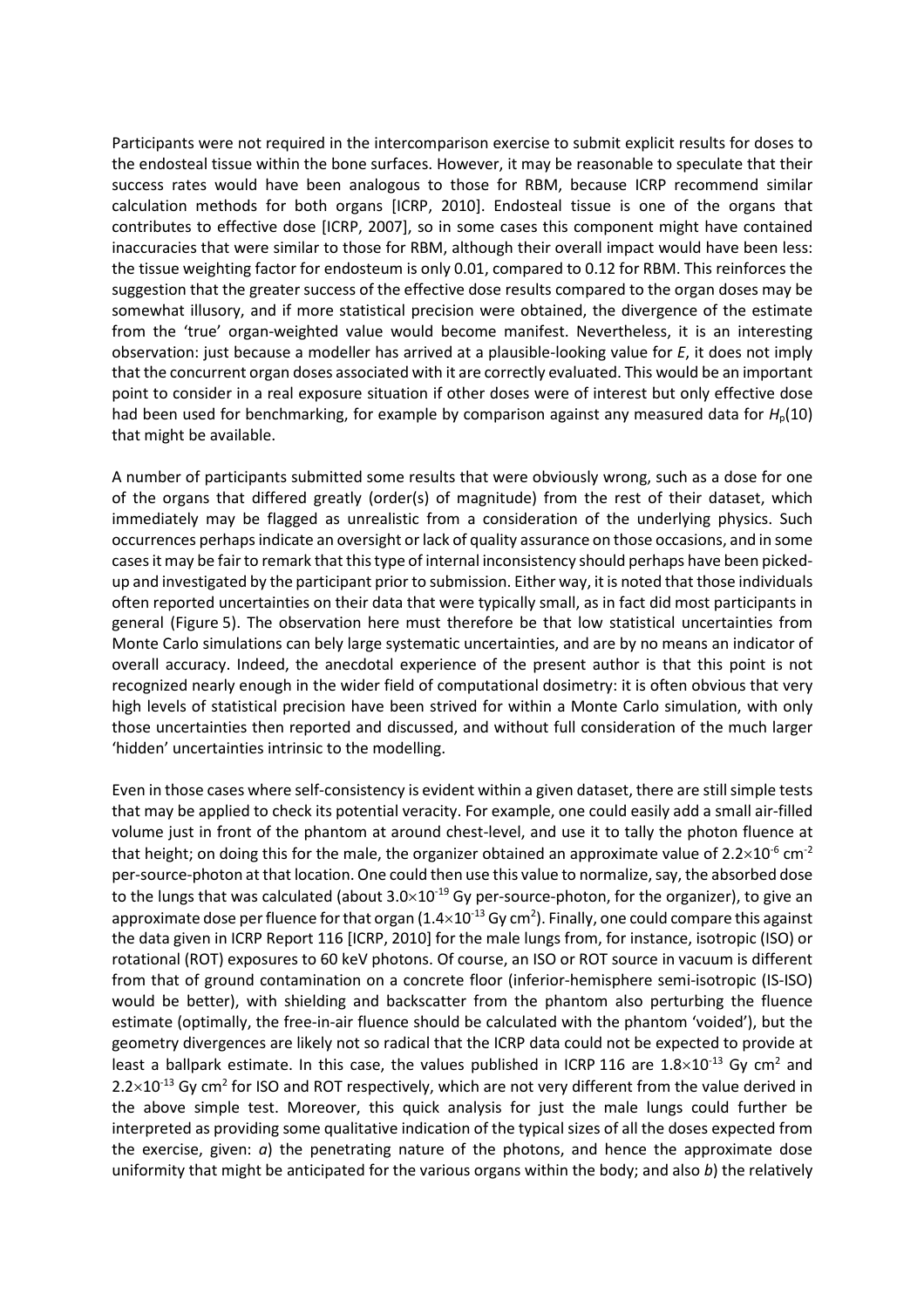small differences likely between male and female doses, again at least roughly. Certainly, the comparison could again be used to highlight as erroneous those organ doses that differed by one (or more) orders-of-magnitude from the other results within a given participant's dataset.

On a more rudimentary level, the initial implementation of the reference voxel phantoms within the Monte Carlo code, and the methods employed for calculating organ and effective doses, could also readily be verified. For example, participants could just remove the concrete floor from their model and change their source to an ideal anterior-posterior (AP) exposure (or ISO, ROT, posterior-anterior (PA), etc.), and then directly compare their results with the data tabulated in ICRP 116. This approach would not provide a check of the RBM values, because the recommended dose enhancement factors were not applied during the derivation of the published conversion coefficients, but would permit benchmarking of all other dose quantities. It is not known how many of the participants performed these sorts of 'sanity check' QA analyses on their models and data prior to submitting results for the current intercomparison exercise. But it may be remarked generally that ballpark benchmarking ought to be considered routine practice within all Monte Carlo modelling projects (voxel phantom or otherwise) to provide insight into the quality of results, and users need to be proactive in seeking innovative means to achieve it.

## CONCLUSIONS

It is well-known that voxel phantom Monte Carlo simulations are complex. For example: input files can be large and unwieldy; software packages for geometry visualization may struggle to cope; CPU / RAM requirements may be at the limits of some PCs; and output data can be hard to process. It is also a non-trivial operation to manipulate the calculated organ doses and correctly determine effective dose from them, especially considering the additional complicating requirements of RBM (and endosteal) dosimetry. Moreover, without the availability of reference data or measured results, it is difficult to directly benchmark or check the output from non-standard exposure conditions, such as that featured in the current exercise. From this perspective, the benefits of intercomparison exercises are clear.

It is not possible to extrapolate specific conclusions on the current status of voxel phantom calculations within the global radiation protection community, just from this very limited sample set of thirteen participants. Indeed, those participants may themselves not necessarily even be representative: by its nature, an intercomparison exercise might plausibly garner more interest from individuals who consider themselves to be relatively inexperienced with the techniques, and are interpreting it as a training opportunity. Of course, that was one of its intended purposes.

Nevertheless, some general remarks might still be made. Firstly, the implementation of voxel phantom geometries can result in mistakes, and individuals may sometimes struggle to perform the calculations correctly. Following the ICRP 103 method for evaluating effective dose can also lead to difficulties, and even plausible-looking results may hide underlying inaccuracies in the contributory organ doses. Likewise, the recommended approach to bone marrow dosimetry can be poorly understood; this may also imply that accurate determination of endosteal tissue doses might be similarly problematic, though this has not been demonstrated explicitly in the current exercise. Following this observation, and also similar trends found in other exercises [Zankl *et al.*, 2021a], a separate article has been produced that describes the ICRP bone dosimetry method in more detail and provides further practical guidance for incorporating it into radiation transport codes [Zankl *et al*., 2021b].

It must also be recalled that small statistical uncertainties outputted from Monte Carlo calculations may hide much larger systematic uncertainties, resulting perhaps from incorrect setting-up of the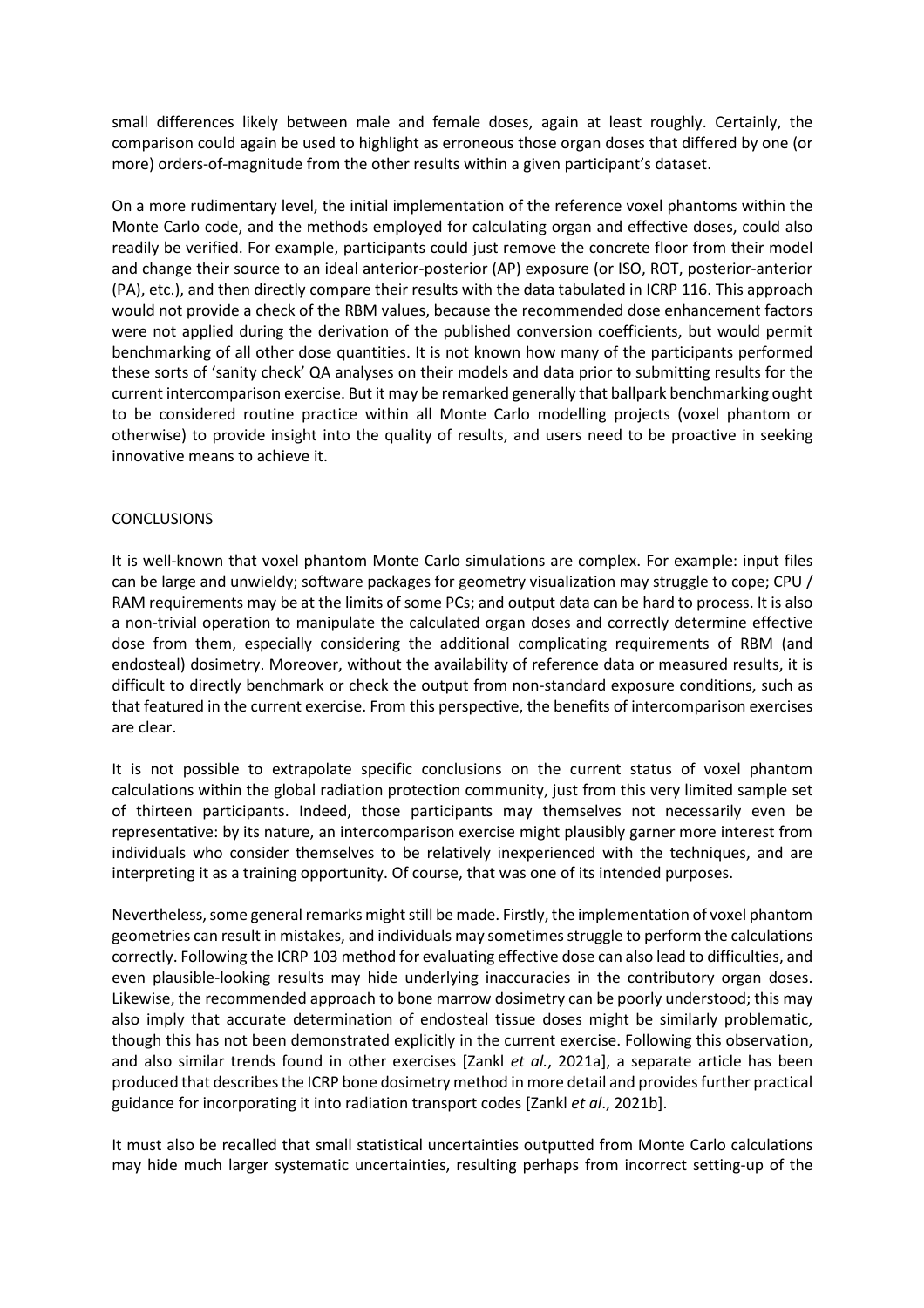geometry and source or even post-processing mistakes in the analyses of results. In that regard, it may be commented that there is little gained by individuals striving for very high statistical precision in their modelling without also ensuring the actual accuracy of those results. To support that endeavour, proper QA should always be performed, with individuals continually asking themselves questions such as: '*do my results seem as expected*?'; '*are they self-consistent*?'; '*are they physically realistic, or obviously implausible*?'; '*what simple tests can I perform to check them*?'; etc. One subsidiary outcome from the current work might hence be a highlighting of the need for more training courses, such as on voxel phantoms, computational dosimetry, and even QA techniques themselves, which follows in turn to a suggestion that organizations such as EURADOS would naturally be well-placed to lead on such ventures. Finally, it is therefore obvious that intercomparison exercises of this type conducted by EURADOS WG6 are vital to the field of computational dosimetry. This conclusion is not just because they benefit the participating individuals themselves, nor even because they lead to the production and publication of reference geometries and solutions for non-standard exposures scenarios that can be of future help to novice users, but also because they are potentially useful for organizations such as ICRP in order to highlight any limitations in the general level of understanding within the community of some of their recommendations.

#### ACKOWLEDGEMENTS

J Eakins and C Huet acknowledge and thank all participants who contributed solutions to the intercomparison exercise, especially those not already listed as co-authors of this publication.

#### REFERENCES

ICRP (2007). The 2007 Recommendations of the International Commission on Radiological Protection. ICRP Publication 103 Ann. ICRP 37 (2-4).

ICRP (2009). Adult Reference Computational Phantoms. ICRP Publication 110 Ann. ICRP 39 (2).

ICRP (2010). Conversion Coefficients for Radiological Protection Quantities for External Radiation Exposures. ICRP Publication 116, Ann. ICRP 40(2-5).

Werner C, *et al*. (2018). "MCNP6.2 Release Notes", Los Alamos National Laboratory, report LA-UR-18- 20808.

Zankl M, Eakins J, Gómez Ros J-M, Huet C, Jansen C, Moraleda M, Reichelt U, Struelens L and Vrba T. (2021a). EURADOS Intercomparison on the Usage of the ICRP/ICRU Adult Reference Computational Phantom. Radiation Measurements, 145, 106596. Doi: 10.1016/j.radmeas.2021.106596

Zankl M, Eakins J, Gómez Ros J-M, and Huet C (2021b). The ICRP recommended methods of red bone marrow dosimetry. Radiation Measurements, 146, 106611. Doi: 10.1016/j.radmeas.2021.106611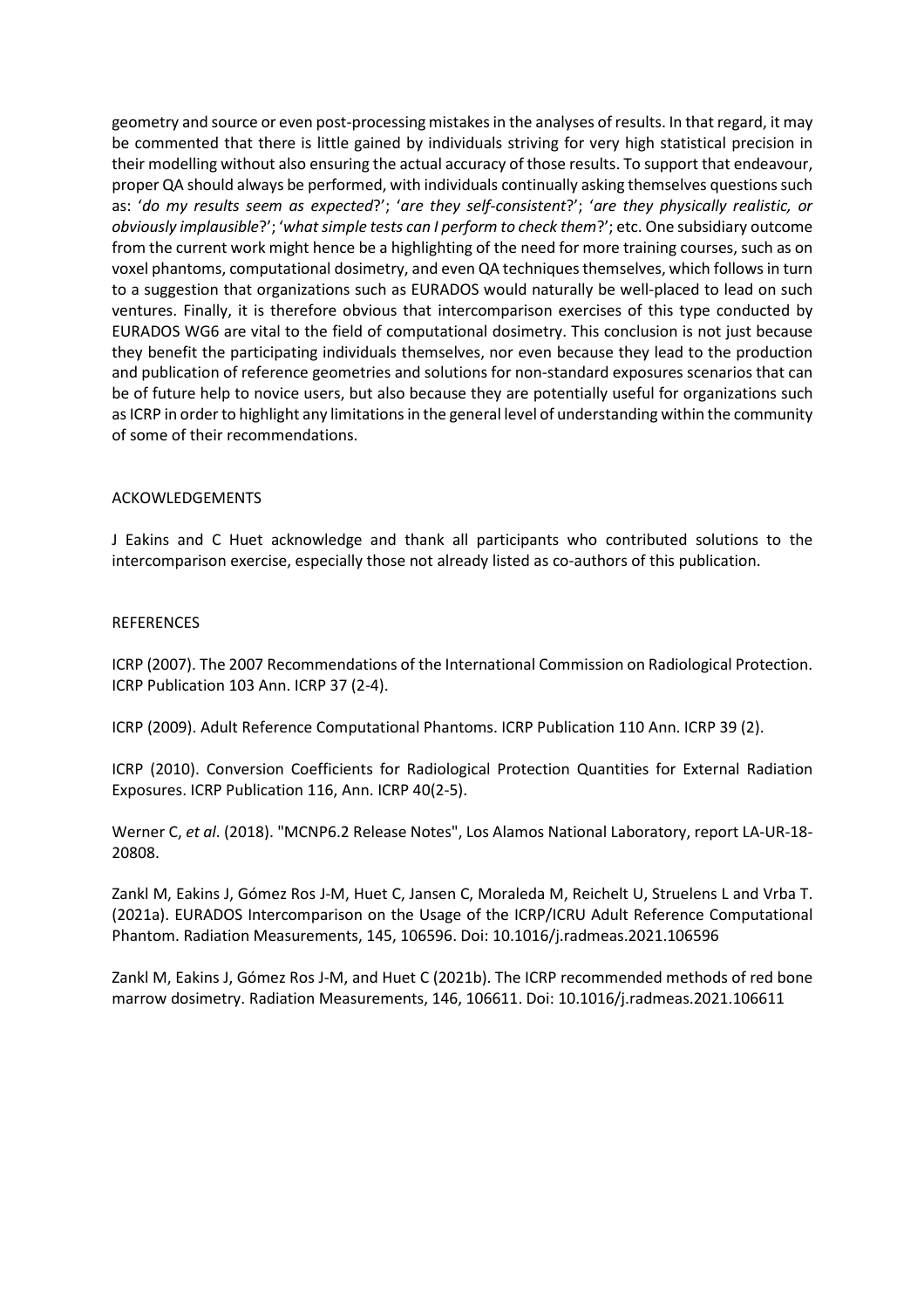| Element (Z)   |          |          |          | 11       | 12       |
|---------------|----------|----------|----------|----------|----------|
| Mass Fraction | 0.0221   | 0.002484 | 0.57493  | 0.015208 | 0.001266 |
| Element (Z)   | 13       | 14       | 19       | 20       | 26       |
| Mass Fraction | 0.019953 | 0.304627 | 0.010045 | 0.042952 | 0.006435 |

**Table 1**. Atomic composition of the concrete by mass fraction.



**Figure 1** The phantom surrounded by vacuum and standing on ground with a surface contamination of Am-241.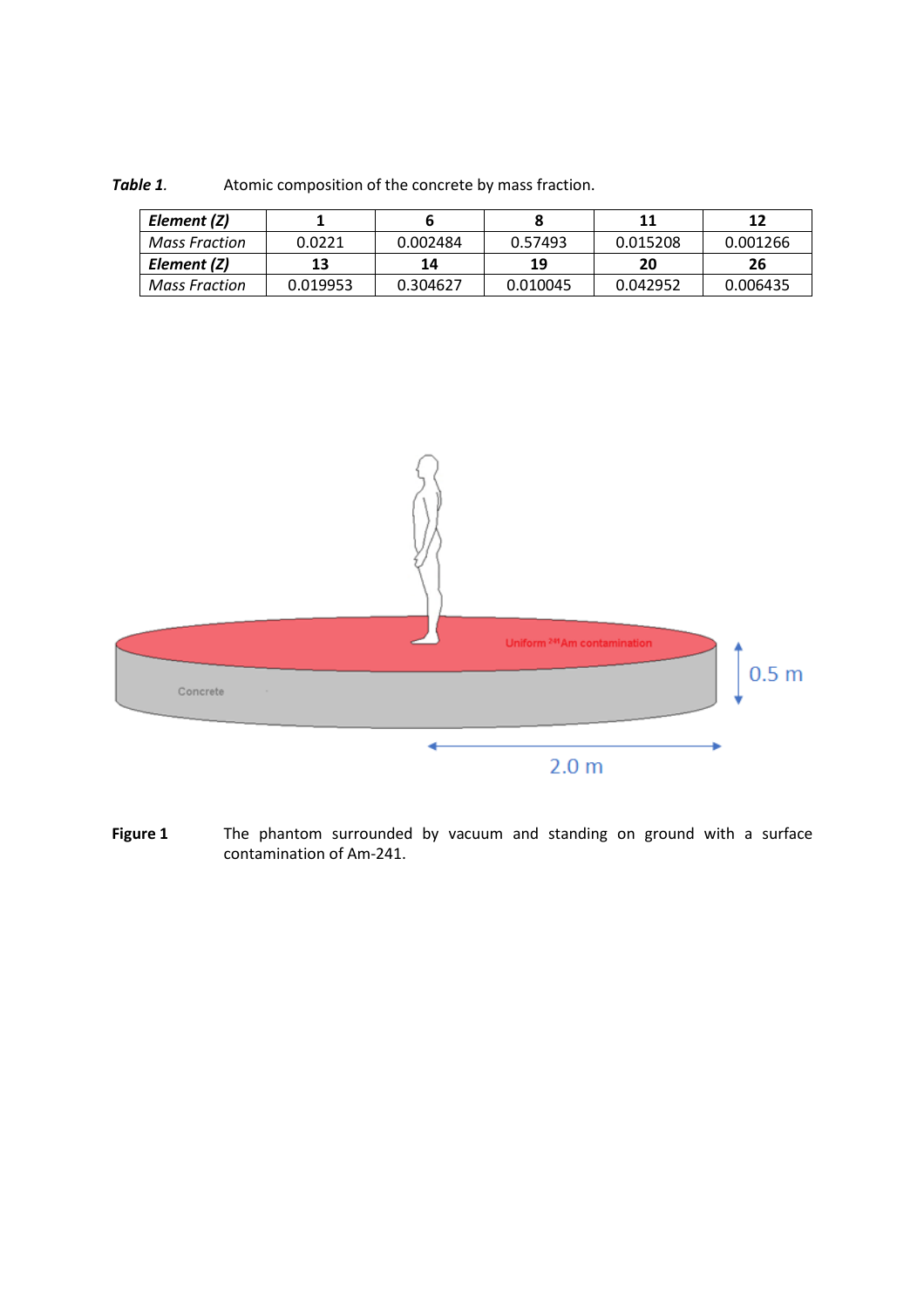| <b>Participant ID</b>                                                                   | Code                    | <b>Kerma</b>          | <b>Cross-Section Library</b> |                  |                   |  |
|-----------------------------------------------------------------------------------------|-------------------------|-----------------------|------------------------------|------------------|-------------------|--|
|                                                                                         |                         | Approximation         | Photon                       | Electron         | <b>RBM Method</b> |  |
| 1                                                                                       | <b>FLUKA</b>            | No                    | EPDL97                       | FLUKA model      | <b>ICRP 116</b>   |  |
| 2                                                                                       | <b>FLUKA</b>            | No                    | EPDL97                       | Default          | <b>ICRP 116</b>   |  |
| 3                                                                                       | <b>VMC</b> <sup>a</sup> | Yes                   | NIST XCOM                    | Unspecified      | <b>ICRP 116</b>   |  |
| 4                                                                                       | MCNP X2.7               | Yes                   | ENDF71                       | Unspecified      | <b>ICRP 103</b>   |  |
| 5                                                                                       | MCNP X2.7               | <b>Yes</b>            | <b>Default</b>               | Unspecified      | Note <sup>e</sup> |  |
| 6                                                                                       | MCNP X2.7               | Yes / No <sup>d</sup> | MCPLIB04                     | EL03             | <b>ICRP 116</b>   |  |
| 7                                                                                       | <b>MCNP 6.1.1</b>       | Yes                   | MCPLIB84                     | Unspecified      | <b>ICRP 116</b>   |  |
| 8                                                                                       | <b>MCNP 6.1</b>         | No                    | MCPLIB84                     | EL03             | Note <sup>f</sup> |  |
| 9                                                                                       | <b>MCNP 6.2</b>         | No                    | MCPLIB84                     | EL <sub>03</sub> | <b>ICRP 116</b>   |  |
| 10                                                                                      | GEANT4 <sup>b</sup>     | No                    | EPDL97                       | <b>EEDL</b>      | Note <sup>g</sup> |  |
| 11                                                                                      | GEANT4 <sup>c</sup>     | No                    | Default                      | Default          | Note <sup>h</sup> |  |
| 12                                                                                      | TRIPOLI-4               | No                    | ENDL97                       | EEDL + Brem      | 'Homemade'        |  |
| 13                                                                                      | <b>Unspecified</b>      | Unspecified           | Unspecified                  | Unspecified      | Unspecified       |  |
| <b>Organizer</b>                                                                        | <b>MCNP X2.7</b>        | Yes                   | MCPLIB84                     | <b>EL03</b>      | <b>ICRP 116</b>   |  |
| $b$ Build 10.05.p01<br><sup>a</sup> Visual Monte Carlo, version 09/18<br>$c$ Build 10.4 |                         |                       |                              |                  |                   |  |

**Table 2**. Codes, cross-sections and methods as reported by participants.

<sup>d</sup> Participant submitted two solutions : one with, and one without, the kerma approximation

e 'Dose response functions', further details unspecified

f 'Fluence-to-dose response function', further details unspecified

<sup>g</sup> 'Mass fraction correction to dose for each bone site', further details unspecified<br><sup>h</sup> 'Fluence multiplied by dose response function', further details unspecified.

Table 3. **Reference organ and effective dose rates.** 

|                      | Dose rate (Gy $s^{-1}$ or Sv $s^{-1}$ ) |               |                       |               |  |  |
|----------------------|-----------------------------------------|---------------|-----------------------|---------------|--|--|
| Quantity             |                                         | Male          | Female                |               |  |  |
|                      | Dose rate                               | std. unc. (%) | Dose rate             | std. unc. (%) |  |  |
| Brain dose           | $2.57 \times 10^{-8}$                   | 0.28          | $3.09 \times 10^{-8}$ | 0.26          |  |  |
| Lung dose            | $3.71 \times 10^{-8}$                   | 0.17          | $5.36 \times 10^{-8}$ | 0.16          |  |  |
| Small intestine dose | $6.61 \times 10^{-8}$                   | 0.15          | $6.87 \times 10^{-8}$ | 0.16          |  |  |
| Stomach dose         | $5.11 \times 10^{-8}$                   | 0.29          | $6.44 \times 10^{-8}$ | 0.27          |  |  |
| Red bone marrow dose | $3.73 \times 10^{-8}$                   | 0.08          | $4.58 \times 10^{-8}$ | 0.08          |  |  |
| Effective dose       | $6.29 \times 10^{-8}$<br>$(0.1\%)$      |               |                       |               |  |  |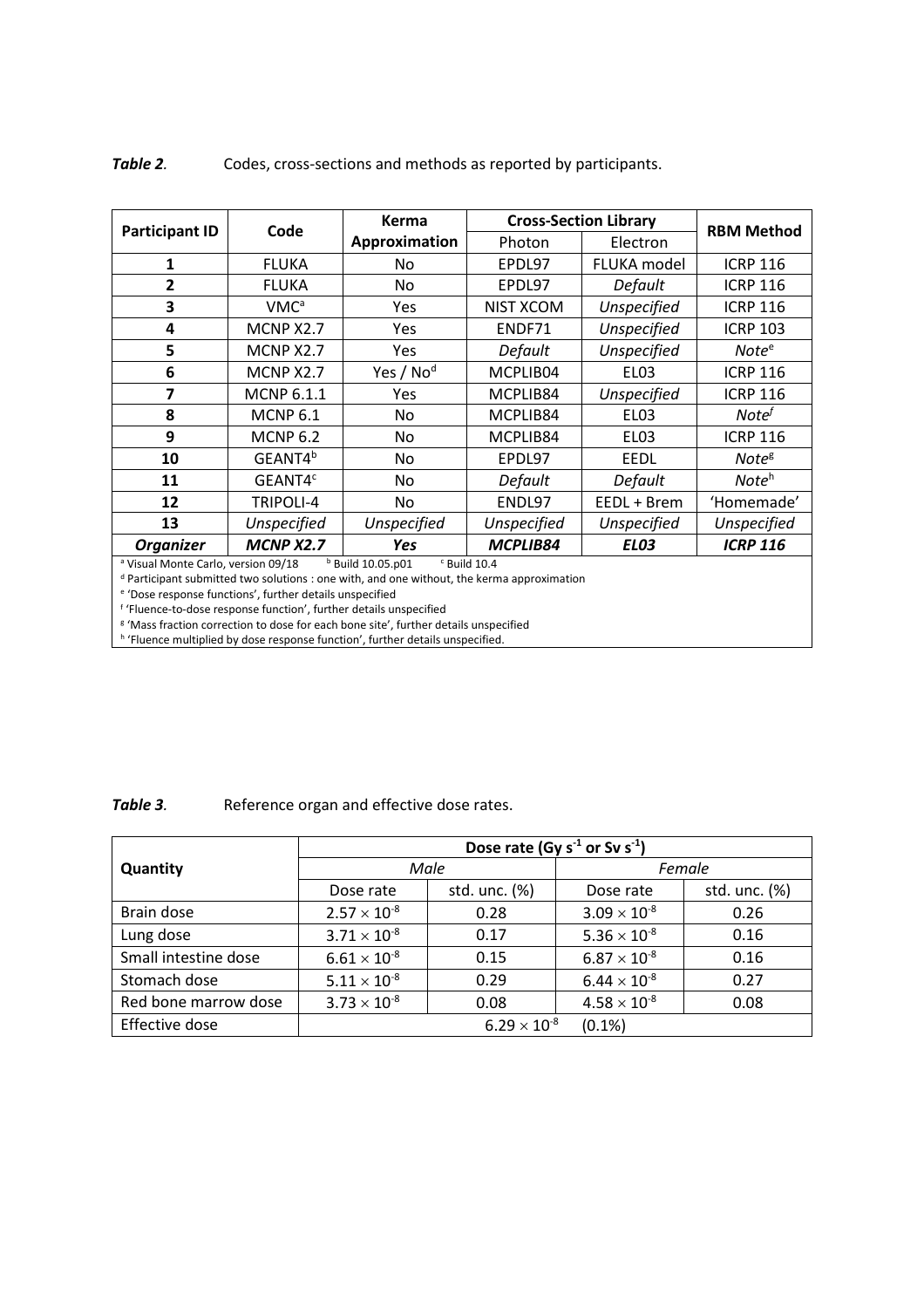

**Figure 2** Organ dose rate data from the 13 participants for the male phantom, compared with reference data. (*Top left*) all data [Note: log scale]; (*Top right*) excluding extreme outliers; (*Bottom*) restricted range.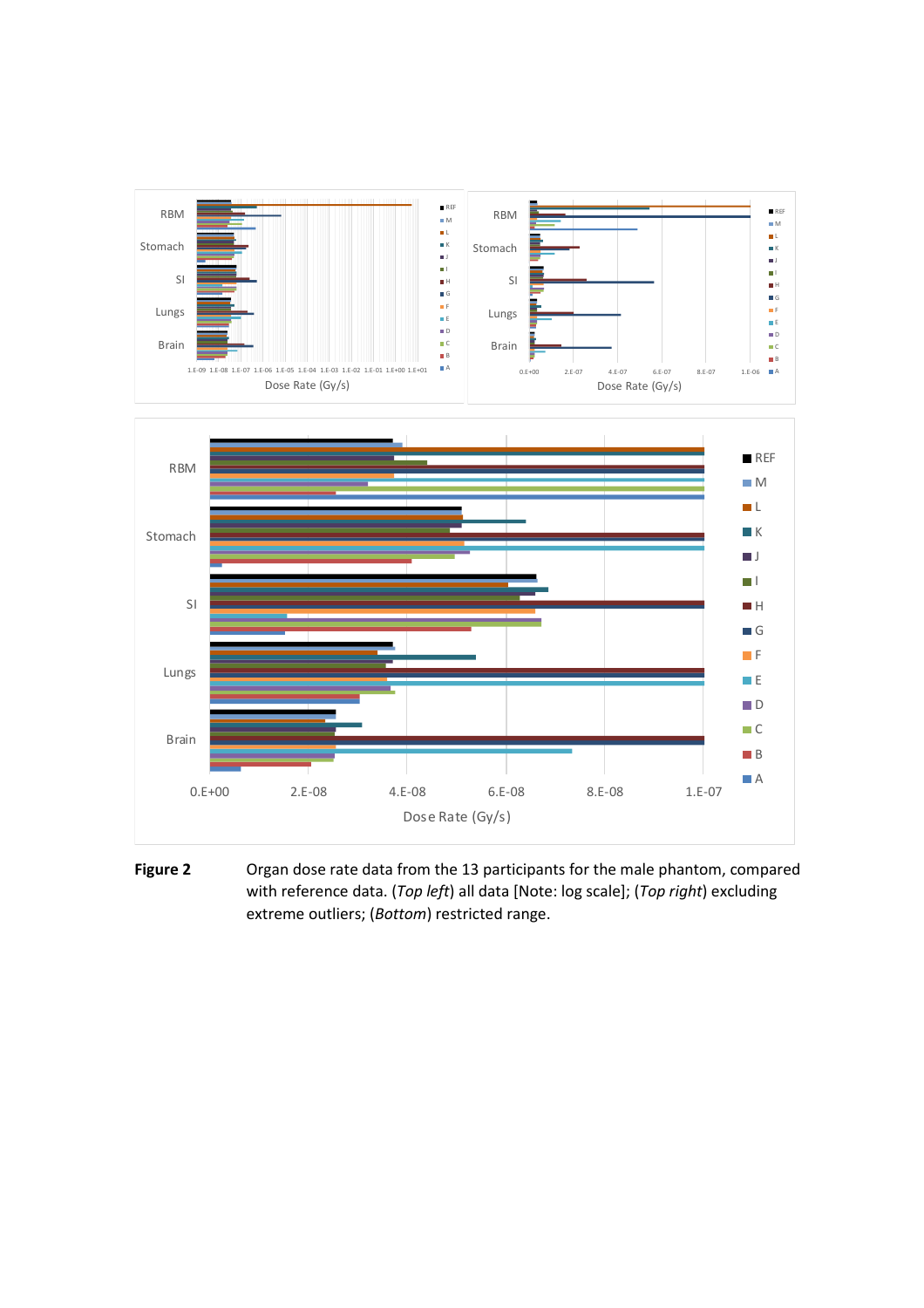

**Figure 3** Organ dose rate data from the 13 participants for the female phantom, compared with reference data. (*Top left*) all data [Note: log scale]; (*Top right*) excluding extreme outliers; (*Bottom*) restricted range.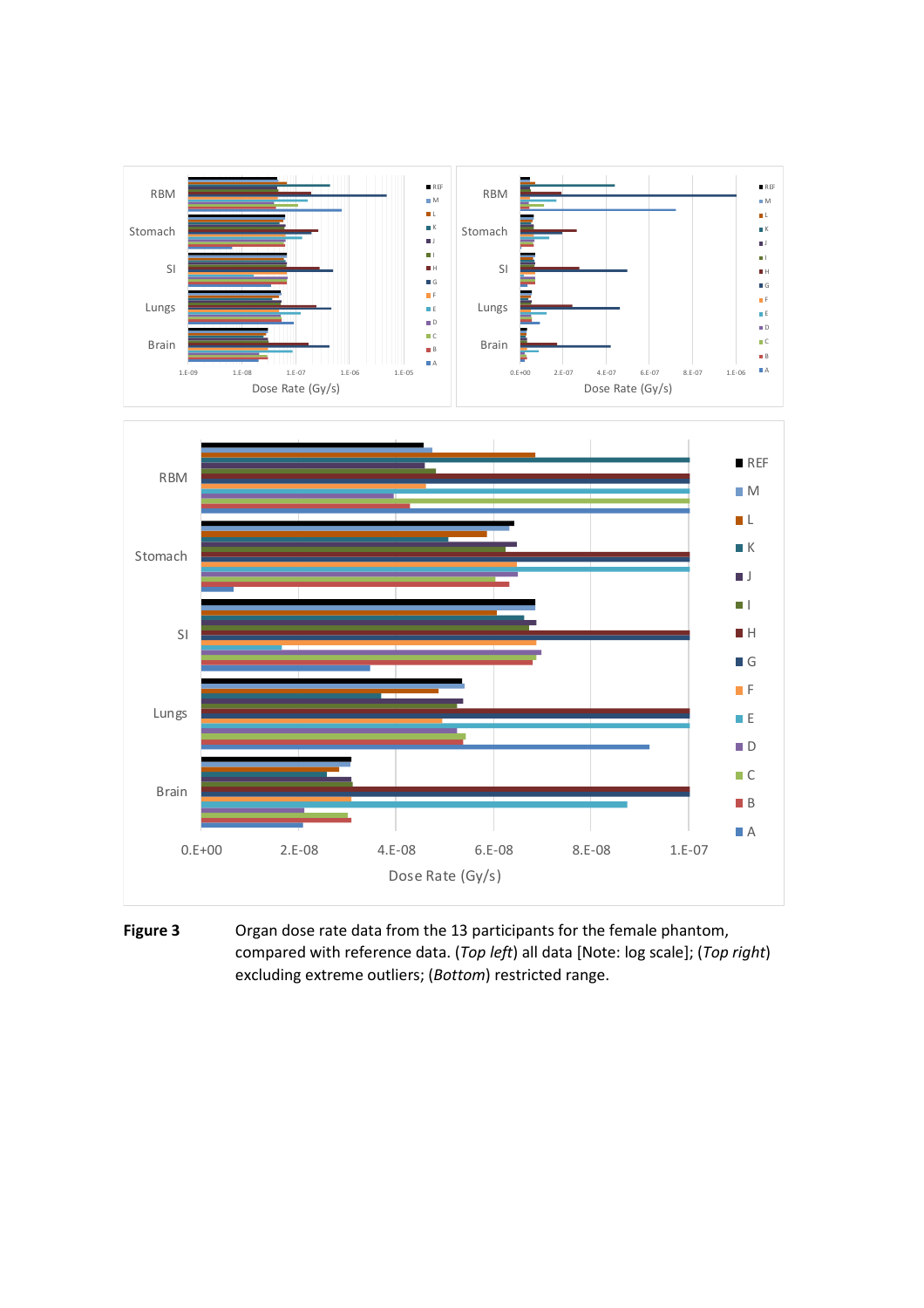

**Figure 4** Ratio of effective dose rate data (*E*(P)) submitted by the participants to the reference effective dose rate (*E*(O)). Participant H erroneously provided results for the male (*green*) and female (*red*) phantoms separately.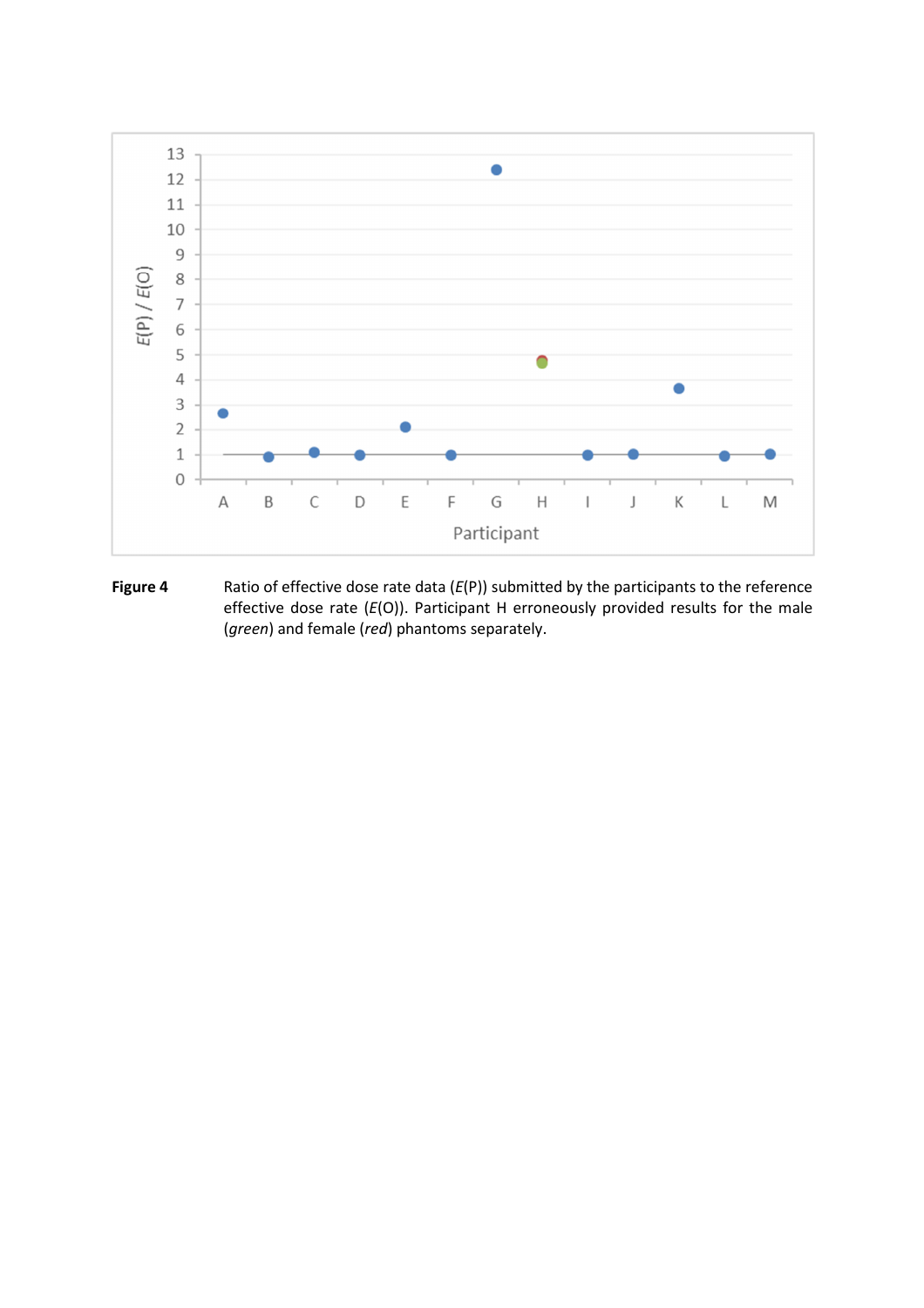

**Figure 5** Statistical standard uncertainties on the organ dose data reported by the participants and for the reference solutions: (*Left*) Male phantom; (*Right*) Female phantom.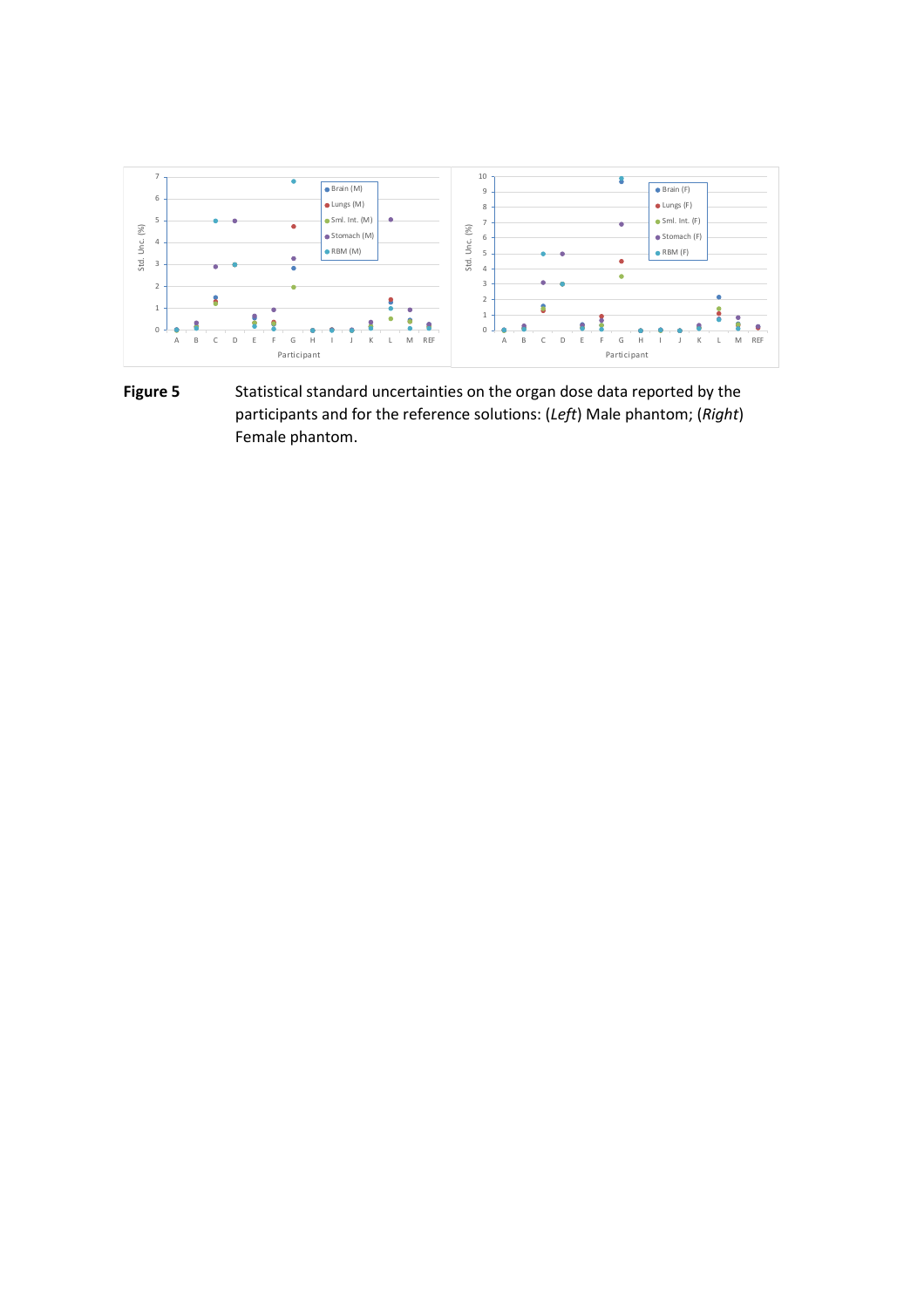

**Figure 6** Revised submissions from 10 participants: (*Top left*) organ dose rates for the male phantom, (*Top right*) female phantom, and (*Bottom*) effective dose rate ratio *E*(P)/*E*(O). A restricted range has been applied to each plot.